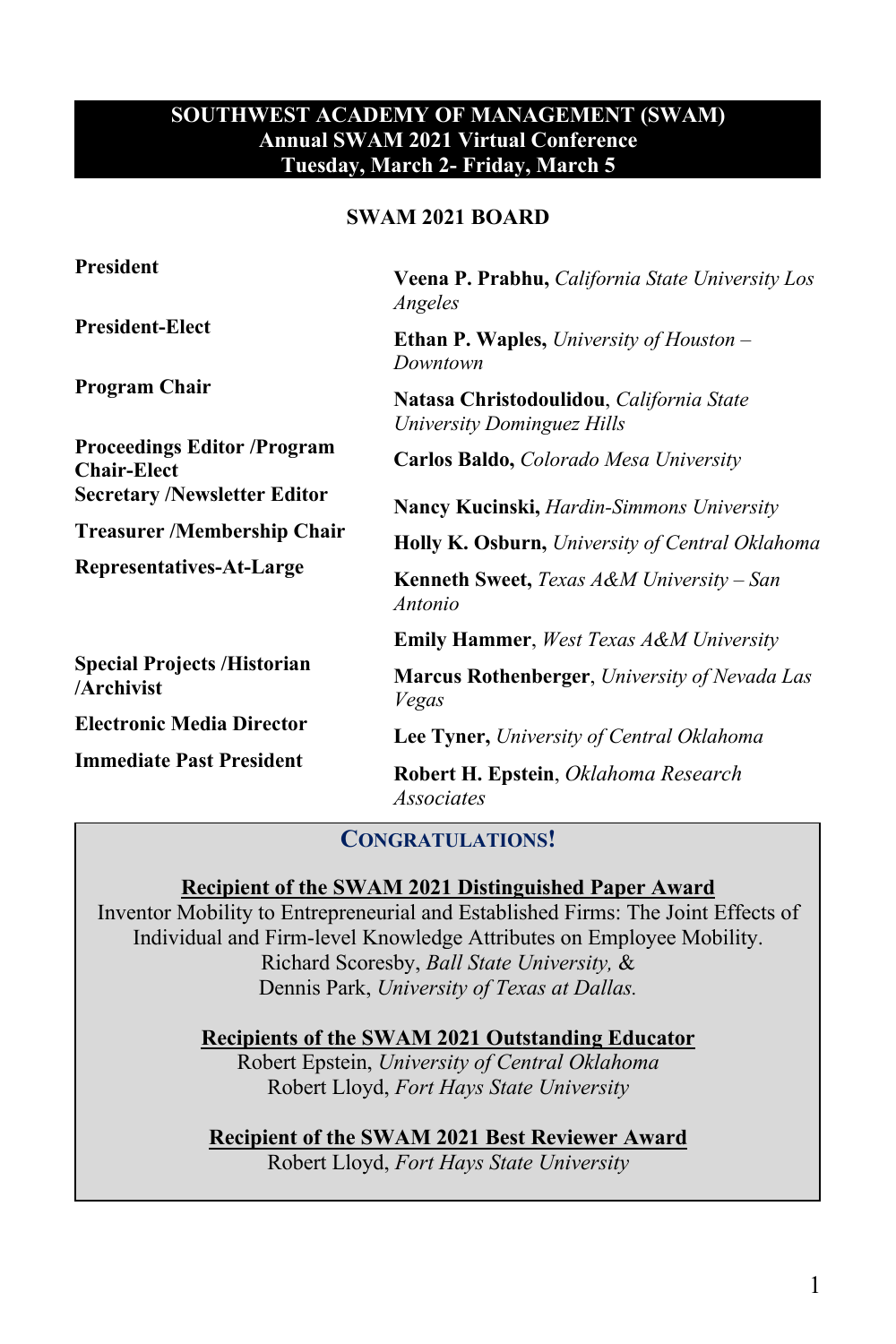#### **SOUTHWEST ACADEMY OF MANAGEMENT SWAM 2021**

#### **SWAM 2021 TRACK CHAIRS**

Human Resources / Careers / Diversity **Ioanna Karanicola,** *Emirates Academy of Hospitality Management*

> Organizational Behavior / Leadership **Cody Cox,** *St. Mary's University* **Jestine Philip**, *University of New Haven*

Organizational Theory / Strategic Management / International Management **Cihan Cobanoglu**, *University of South Florida Sarasota – Manatee* **Katerina Berezina**, *University of Mississippi*

> Professional Development **Lee Tyner**, *University of Central Oklahoma* **Suzanne Clinton**, *University of Central Oklahoma*

Entrepreneurship / Small Business / Family Business **Manjula Salimath,** *University of North Texas* **Sanjay Nadkarni,** *Emirates Academy of Hospitalty Management*

Pedagogical Innovations / Pedagogical Research **Salem Boumediene,** *University of Illinois Springfield* **Jim Katzenstein**, *California State University Dominguez Hills*

Sports, Tourism, and Recreation Management **Douglas Manning**, *California State University Dominguez Hills*

Ethics **Vallari Chandna**, *University of Wisconsin, Green Bay*

> Latin American Context **Carlos Baldo,** *Colorado Mesa University*

> > *Please turn over…*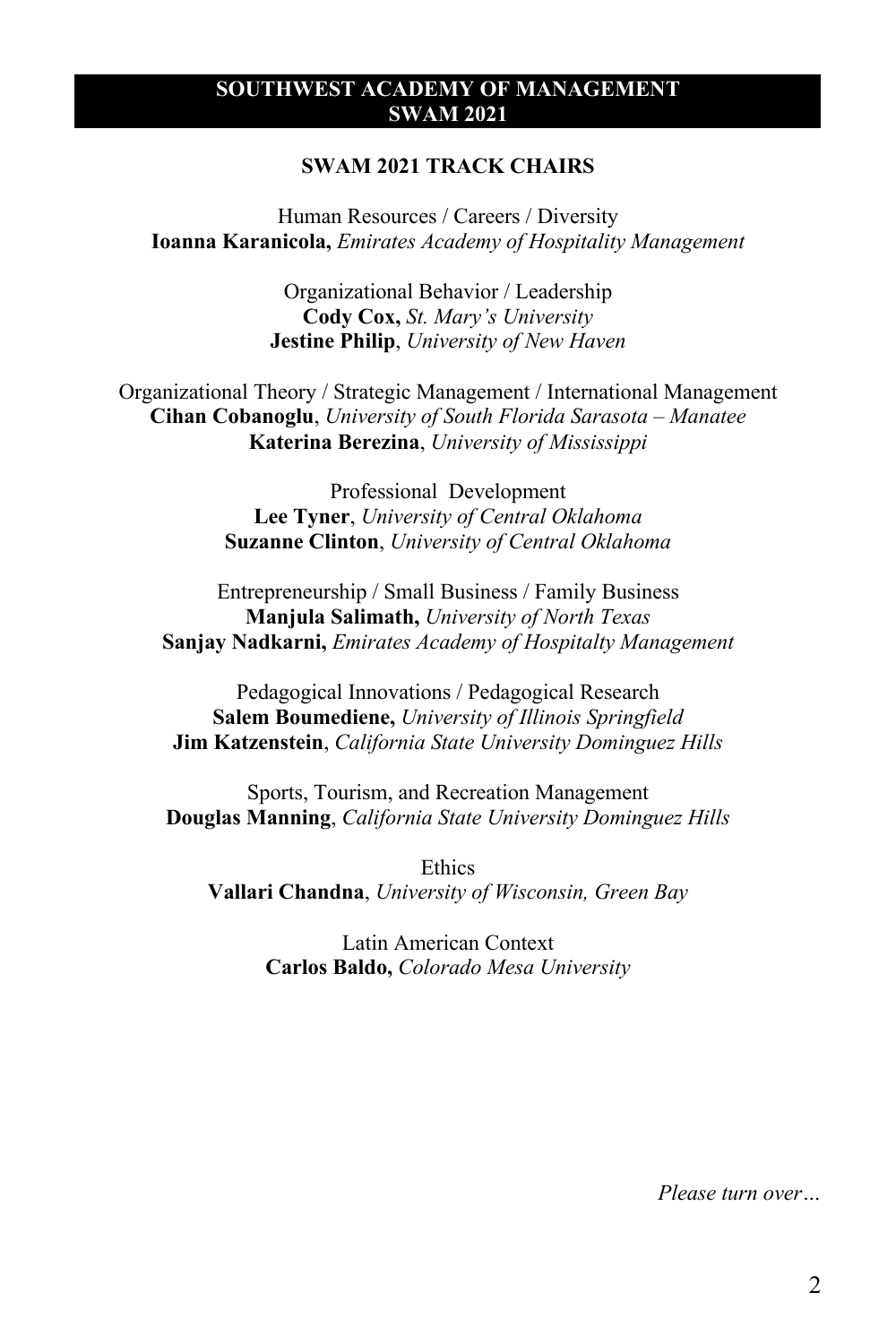### **SOUTHWEST ACADEMY OF MANAGEMENT (SWAM)**

**TUESDAY, MARCH 2, 2021**

**Professional Development Workshops (PDW) & Doctoral Consortium All time windows refer to Central Time** ============================================================

### **9am-9:45am: PDW1**

#### **WELCOME TO THE SOUTHWEST ACADEMY OF MANAGEMENT'S 2021 VIRTUAL ANNUAL CONFERENCE Veena P. Prabhu,** *President, SWAM 2021*

#### **Tips, Tools and Tricks for Making Your Online Courses Terrific!**

| Facilitators:        |                                                          |
|----------------------|----------------------------------------------------------|
|                      | <b>Melody Edwards</b> University of Central Oklahoma     |
|                      | <b>M. Suzanne Clinton</b> University of Central Oklahoma |
| <b>Abbie Lambert</b> | University of Central Oklahoma                           |

*Online courses and online content have taken the forefront of attention in universities for many reasons: competition in the market for a shrinking pool of students, the convenience that online courses offer learners, and as of late, the COVID-19 pandemic. As of March, 2020, educators scrambled to move courses online as universities closed due to the pandemic. Those circumstances did not allow for the creation of the best and most beautiful online courses, but we have now settled in to what has become the new normal, and can now focus on improving our courses. Presenters will discuss Tips, Tools and Tricks for Making Your Online Courses Terrific!*

============================================================ **10AM-10:45am: PDW 2**

### **Online Proctoring Solutions: Maintaining Exam Integrity**

Facilitators: **Melody Edwards** *University of Central Oklahoma* **Lee Tyner** *University of Central Oklahoma*

*Online learning has reached new heights for students and higher education institutions. Since the COVID-19 pandemic, it has become essential. Virtual classrooms have also taken center stage as universities and colleges strive to continue operations in a safe manner amidst the threat of declining enrollment. How do we ensure the integrity of our exams when students are taking them remotely? Enter: online proctoring services. Some companies offer live proctoring services while others utilize artificial intelligence. Proctors, either real or otherwise, monitor students' computer desktop, webcam video, and audio while they're taking their*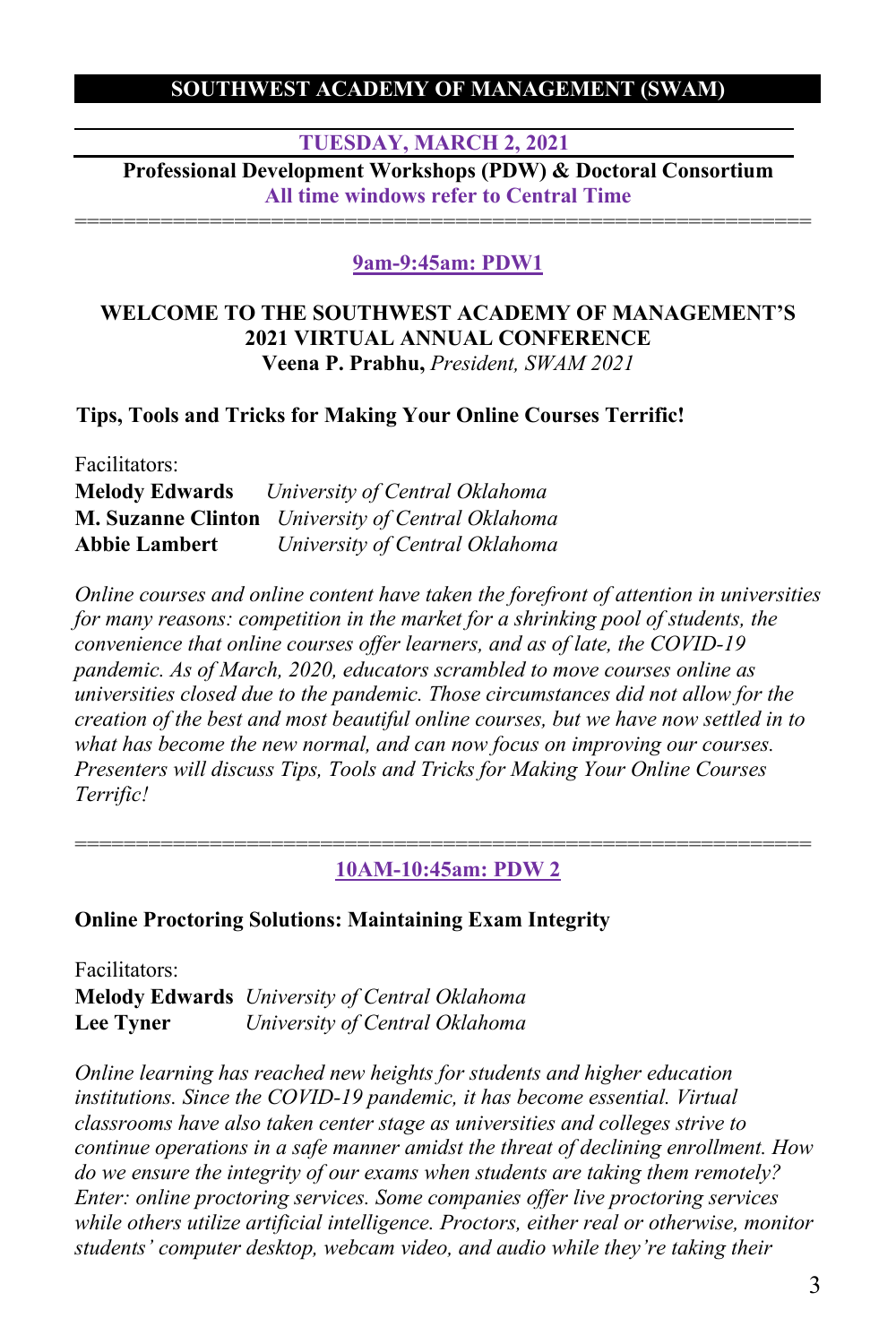*exams. Some have argued that proctoring could be considered an invasion of privacy. If exam proctoring is required at your university, it's important to know which service will best fit your needs. Is one proctoring service better than all others? We'll compare some of the most popular proctoring companies including type of proctoring, cost, LMS integration, and other factors.*

#### ------------------------------------------------------------------------------------------------------ **11AM-11:45am: PDW3**

#### **Improving Engagement in Online Courses**

Facilitators:

| Samantha Murray | <b>Wayland Baptist University</b>              |
|-----------------|------------------------------------------------|
| Suzanne Clinton | University of Central Oklahoma                 |
| Abbie           | <b>Lambert</b> University of Central Oklahoma  |
|                 | Kimberly Merritt Oklahoma Christian University |

*Universities are being called to increase their online presence due to both the growing trend toward online learning, as well as the result of the COVID-19 pandemic. Students are pursuing online education for convenience, health and*  safety. One area that even the most seasoned educator struggles with is learner *engagement, or the quantity and quality of the learner's participation in their own educational process, which research has shown to be vital to learning. Presenters will discuss how to promote successful learner engagement via three relationships: student-content interaction, student-student interaction, and student-instructor interaction.*

============================================================ **Noon-12:45pm: PDW 4**

#### **What You Should Know about Supporting BGLTQ+ Students: An Interactive Student Panel**

Facilitators:

| Lindsey               |               | <b>Churchill</b> University of Central Oklahoma |
|-----------------------|---------------|-------------------------------------------------|
| <b>Suzanne</b>        |               | <b>Clinton</b> University of Central Oklahoma   |
| Abbie                 |               | Lambert University of Central Oklahoma          |
| Elizabeth Conner      |               | University of Central Oklahoma                  |
| Abigail Griffin       |               | University of Central Oklahoma                  |
| <b>Anamarie Lopez</b> |               | University of Central Oklahoma                  |
| <b>Jacob</b>          | <b>Reavis</b> | University of Central Oklahoma                  |

*In this interactive session, a student panel will openly address faculty questions concerning the best ways to support bisexual, gay, lesbian, transgender, intersex, asexual, queer, questioning, and allied students. The panel will provide suggestions about how to address and interact with BGLTQ+ students. A panel of students will openly and honestly address any questions you may have in this unrestricted,*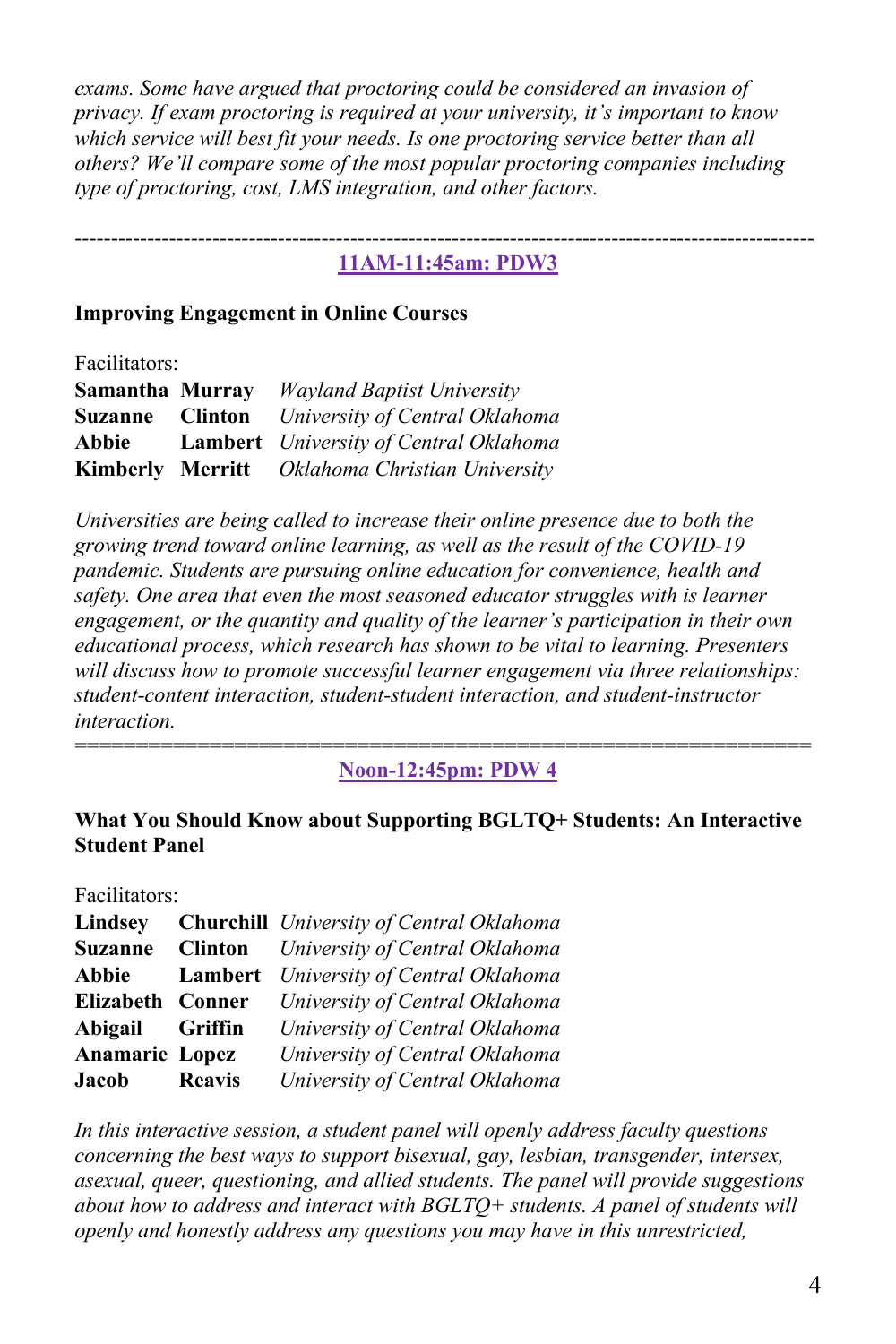*judgment free forum. If you feel more comfortable, you can email your questions ahead of time: alambert@uco.edu.*

### **12:30 - 2:00 pm**

============================================================

### **SWAM 2021 Doctoral Consortium Session 1: Research Roundtables**

Facilitator: **Ethan P. Waples,** *Doctoral Consortium Director*

### ============================================================ **1PM-1:45pm: PDW5**

#### **Through the Looking Glass: A glimpse of how resilience is built**

Facilitators: **Susie Cox** *University of Louisiana at*  **Peggy Lane** *University of Louisiana* **Lonnie Turpin** *McNeese State University* **MorganTurpin** *McNeese State University The year 2020 is like no other. Faculty and students have experienced a global pandemic and natural disasters. These events have provided the opportunity to built and apply resilience. We are only in the beginning stages of understanding the impact these events will have on our students and faculty. To learn and grow from these experiences, we would like to hear from those impacted. The proposed panel will provide the attendees with a glimpse of how students and faculty have adapted and persevered during the difficult season. The dual perspective panel session offers educators and other attendees the opportunity to hear firsthand how students and faculty practiced and developed resiliency during trying times.*

#### ============================================================ **2PM-2:45pm: PDW6**

**Adapting to the "New Normal" in Higher Education Via Online Learning: Considering Generational Differences Between Faculty and Students**

Facilitators:

**Samantha Murray** *Wayland Baptist University* **Jenny Dutton** *Wayland Baptist University* **Janet Jones** *Wayland Baptist University*

*The introduction of COVID-19 into our world has created great uncertainty in every part of our lives and in all industries, including academia. The effects of the worldwide pandemic has reached into our classrooms and has forced many changes in the way that higher education occurs. Even though the popularity of online learning has been on the rise in recent years, the pandemic has expedited the use of the online media in higher education. Universities no longer have the choice to adopt a virtual classroom. Instead virtual classrooms are a necessity and both faculty and*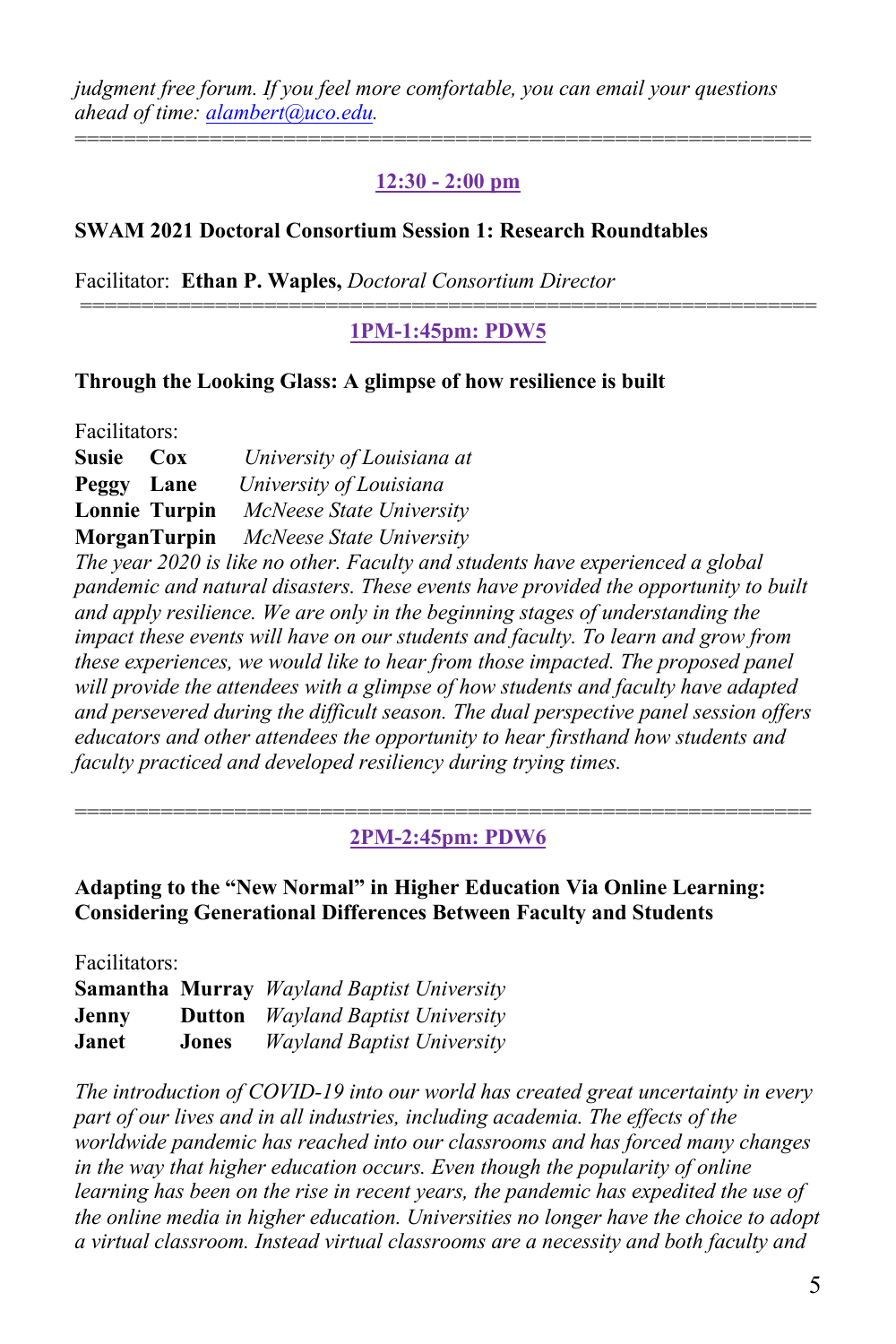*students need to adapt to this new media. For faculty, the learning curve is steep, given the fact that old ways of teaching in a face-to-face environment must be translated into an online forum. Trying to create the same learning environment without personal interaction is a challenge. However, students seem to be adjusting*  well to this new change. One reason might be attributed to the generational *differences between faculty and students. Whereas faculty are primarily categorized as either Baby Boomers and Generation X, undergraduate students fall into the Generation Z or Millennial generations. Understanding these differences might be helpful in creating the "New Normal" of education in the virtual classroom.*

#### ============================================================ **2:00 - 3:30 pm**

### **SWAM 2021 Doctoral Consortium Session 2: Getting a job… and then TENURE!**

Facilitator: **Ethan P. Waples,** *Doctoral Consortium Director*

#### ============================================================ **3PM-3:45pm: PDW7**

### **Virtual Classrooms: Best Practices for Effective Teaching and Learning**

Facilitators: **Melody Edwards** *University of Central Oklahoma* **Lee Tyner** *University of Central Oklahoma*

*Since the COVID-19 pandemic, it has become essential to rethink how we deliver quality content in a multi-dimensional format. Virtual classrooms have taken center stage as universities and colleges strive to continue operations in a safe manner amidst the threat of declining enrollment. How do we simultaneously manage both face-to-face classroom students and those joining our classes remotely? How do we ensure that our virtual students are receiving the same quality instruction? How can we leverage technology to ensure seamless delivery between the two environments? We'll discuss our experiences, success stories, challenges, and ideas, and share those of our peers. We'll allow participants to also share their experiences and ideas.*

### **3:30 pm – 4:30pm**

### **SWAM2021 Doctoral Consortium Networking**

Facilitator: **Ethan P. Waples,** *Doctoral Consortium Director*

*\*\*\*End of Day 1\*\*\**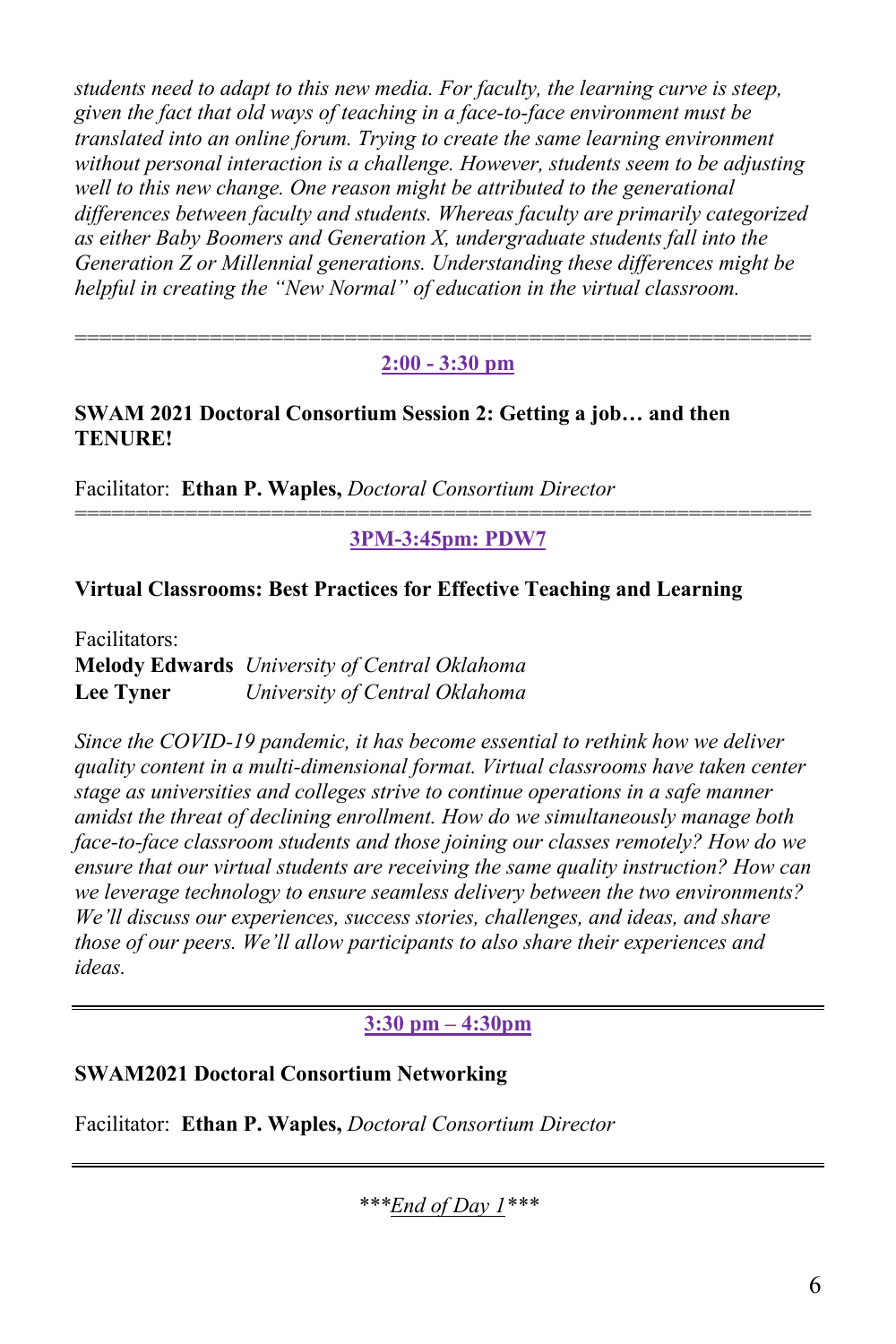### **SOUTHWEST ACADEMY OF MANAGEMENT (SWAM)**

### **WEDNESDAY, MARCH 3, 2021 All time windows refer to Central Time**

### **9am – 10:30 am**

### **SWAM 2021 PLENARY SESSION**

Facilitator: **Ethan P. Waples,** *University of Houston – Downtown*

Panelists:

- **Dr. Chuck Gengler,** Dean *– University of Houston – Downtown*
- **Dr. Mario Hayek,** Dean *– Texas A&M University – Commerce*
- **Dr. Faiza Khoja,** Dean *– Texas A&M University – Central Texas*
- **Dr. Peggy Lane,** Interim Dean *– University of Louisiana – Monroe*

**10:30 am – 12:00 pm Concurrent Session 1**

## **TRACK TITLE: Entrepreneurship, Small Business, and Family Business**

## **Digital Technology & Innovation Applications**

Session Chair: **Mysore Ramaswamy,** *Southern University and A&M College*

Information Technology Architecture for Small Businesses **Mysore Ramaswamy,** *Southern University and A&M College*

Cybersecurity and the New Firm: An Exploration of How Entrepreneurial Ventures can Survive Online Threats **Praneet Tiwari,** *University of Wisconsin, Green Bay* **Vallari Chandna,** *University of Wisconsin, Green Bay*

Social Entrepreneurship and Crowdfunding: Recommendations for New Digital Platforms Enabling Crowdfunding and Resource Sourcing **Vallari Chandna,** *University of Wisconsin, Green Bay*

Innovations in Social Enterprise Investments: Aligning Strategy, Structure, and Business Models **Stephanie Black,** *Texas A&M Universiy, San Antonio* **Montressa Washington**, *Shenandoah University*

*Please turn over…*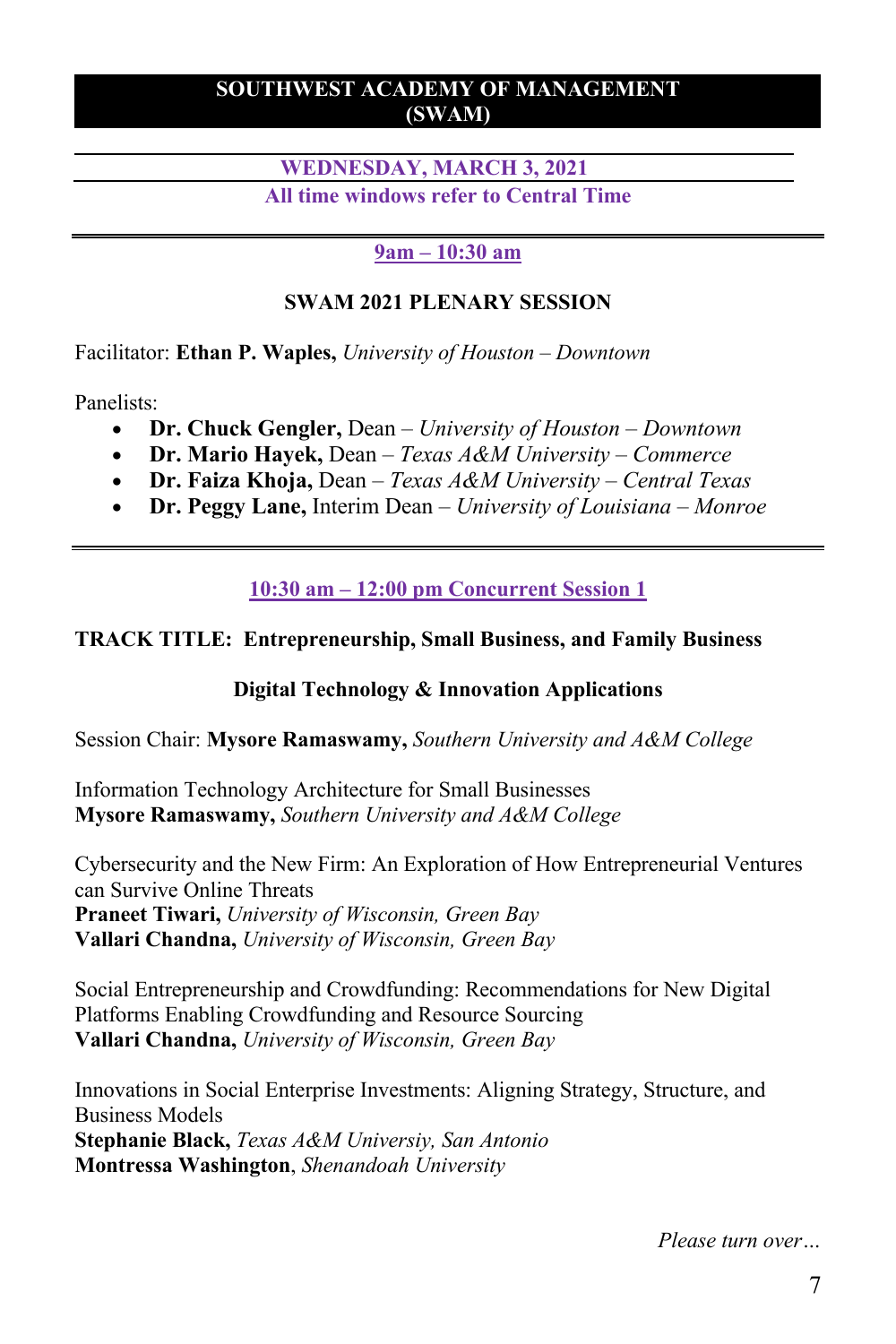# **10:30 am – 12:00 pm Concurrent Session 2**

# **TRACK TITLE: Organizational Behavior/Leadersip**

## **The Challenge of Leading in the COVID Era**

Session Chair: **Timothy Ewest,** *Houston Baptist University*

Emotional Intelligence Congruence:How Emotional Abilities of Leaders and Followers Influence Job Satisfaction **Bradley Winton,** *University of Dallas*

Prosocial Leadership Applications to Small to Medium Enterprise and Higher Education **Timothy Ewest,** *Houston Baptist University*

Views on Empathy and Leadership in Business Schools: An Empirical Study of Undergraduate Students **Marvin Bontrager,** *Georgia Gwinnett College*

## **10:30 am – 12:00 pm Concurrent Session 3**

## **TRACK TITLE: Human Resources/Career/Diversity**

### **Careers and Recrutiment**

### Session Chair: **Ioanna Karanicola,** *Emirates Academy of Hospitality*

A theoretical model of professional reciprocity **Salvador Villegas**, *Northern State University* **Robert Lloyd,** *Fort Hays State University*

Not necessarily what you think: Comparing candidates' expectations and perception in relationships with executive recruiters **Carlos Baldo,** *Colorado Mesa University* **Johnny Snyder**, *Colorado Mesa University* **Justin Wareham**, *Oklahoma City University*

What Attracts Emiratis into Working in the Hospitality Industry **Hassan Al Sayegh,** *Emirates Academy of Hospitality* **Ioanna Karanikola**, *Emirates Academy of Hospitality*

Career Transitions to Entrepreneurship: Through the Lens of Mid-Career Racial and Ethnic Minority Women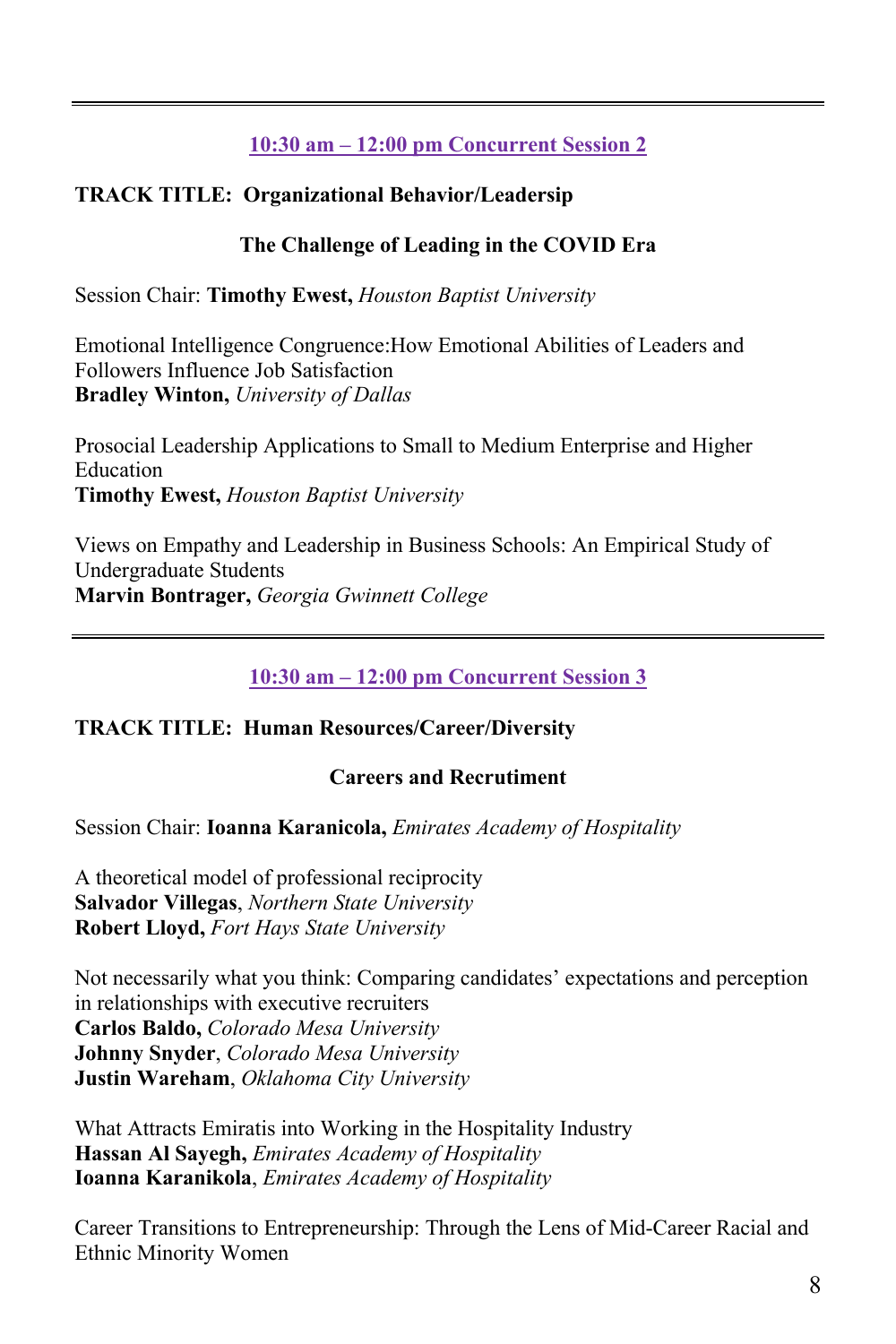## **10:30 am – 12:00 pm Concurrent Session 4**

## **TRACK TITLE: Sports, Tourism, and Recreation Management**

## **Current Topics in Hospitality**

Session Chair: **Florian Kriechbaumer,** *Emirates Academy of Hospitality Management*

Industry 4.0 Applications for IoT-driven sustainability use cases: First waves in Hospitality and Tourism (IGNITE) **Sanjay Nadkarni**, *Emirates Academy of Hospitality Management* **Florian Kriechbaumer**, *Emirates Academy of Hospitality Management* **Natasa Christodoulidou**, *California State University Dominguez Hills*

**12:00 pm – 1:30 pm Concurrent Session 1**

## **TRACK TITLE: Organizational Behavior/Leadership**

Panel Facilitator: **Maria Malayter**, *The Chicago School of Professional Psychology*

**Powershift: Leading within Academia During the New Normal VUCA Era**

**Katherine Pommier**, *Sports Leadership Consulting* **Melonie Boone**, *Vistra*  **Vernon Johnson,** *Brookfield Properties Retail* **Justin Shukas,** *Discover Financial Services*

**12:00 pm – 1:30 pm Concurrent Session 2**

## **TRACK TITLE: Entrepreurship, Small Business, and Family Business**

### **Management Issues and Challenges**

Session Chair: **Manjula Salimath,** *University of North Texas*

Family business survival: How business owner commitment types predict succession intentions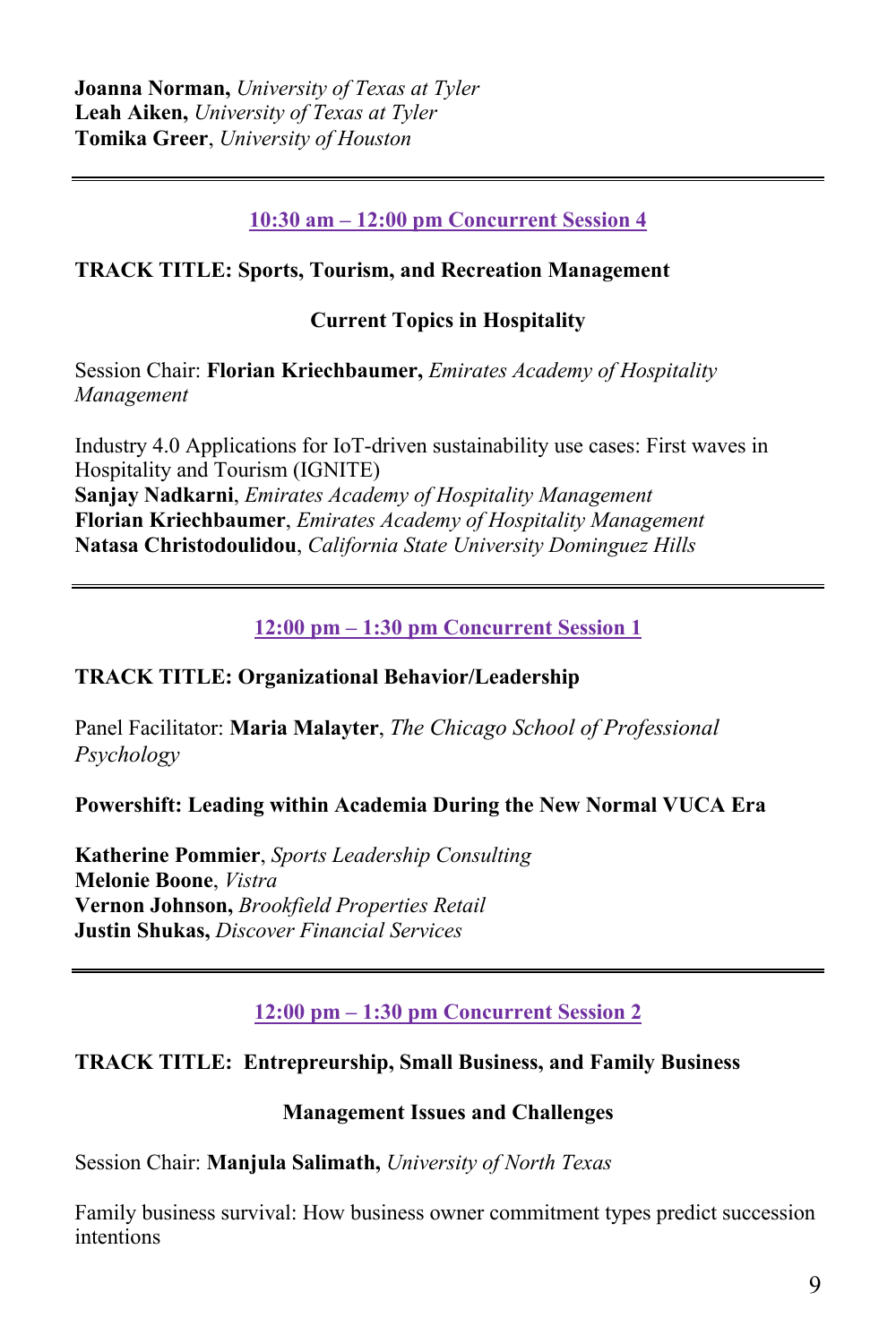**Jessica Vann,** *Pristine Commercial Cleaning Service* **Jennifer Kisamore,** *University of Oklahoma - Tulsa*

Driving Project Success Through Dynamic Project Leadership **Robert Cooney,** *University of North Carolina Charlotte* Inventor Mobility to Entrepreneurial and Established Firms: The Joint Effects of Invidividual and Firm Level Knowledge Attributes on Employee Mobiliy **Richard Scoresby**, *Ball State University* **Dennis Park**, *University of Texas at Dallas*

**12:00 pm – 1:30 pm Concurrent Session 3**

## **TRACK TITLE: Organizational Behavior/Leadership**

### **New Directions in Organizational Research: Methods, Topics, and Concepts**

Session Chair: **Jestine Philip,** *University of New Haven*

A Discussion of Artificial Intelligence, Machine Learning, and Robotics for Organizational Behavior Research

**Jestine Philip,** *University of New Haven*

Stigma in terminology: Victim vs target **Karen Moustafa Leonard,** *University of Arkansas Little Rock* **Karen McDaniel,** *Arkansas State University*

**12:00 pm – 1:30 pm Concurrent Session 4**

## **TRACK TITLE: Organizational Theory/Strategic Management/International Management**

### **Management and Performance**

Session Chair: **Namporn Thanetsunthorn,** *Pennsylvania State University-Shenango*

Market Orientation in a Post-Transition Economy: An Exploratory Study **Kathleen Welsh,** *Texas A&M University, San Antonio* **Irina Salanta,** *Babes-Bolyai University, Cluj Napoca* **Daniel Glaser,** *Texas A&M University, San Antonio*

Using Geographic information system (GIS) technology to identify homeless shelters in Midwestern States, its effectiveness and appropriateness: Reducing any negative impact on Residents **Abisola Femi-Jegede,** *Saint Mary's University*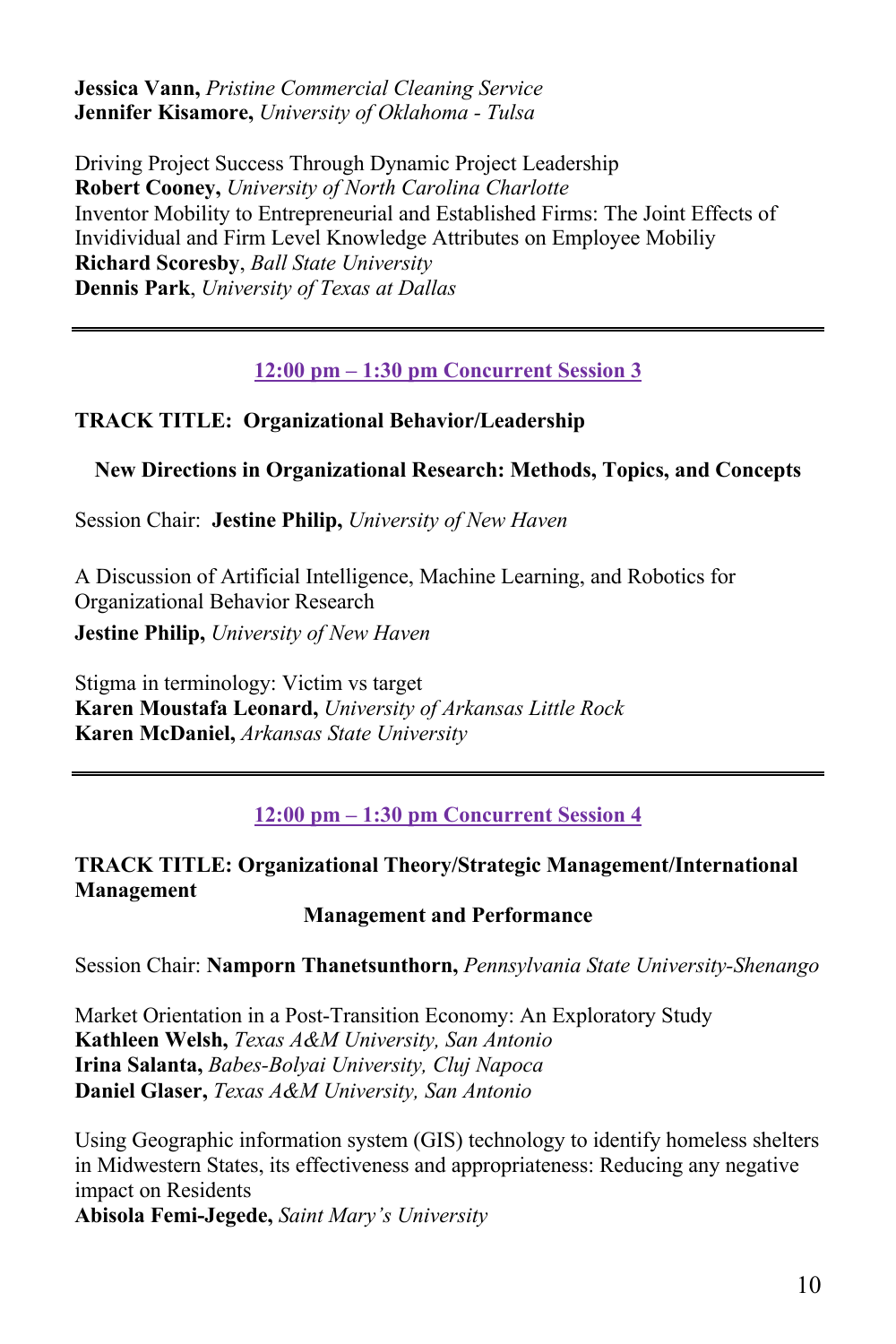The Role of Trust in Organization Development: A Pilot Study **Namporn Thanetsunthorn,** *Pennsylvania State University-Shenango*

Application of data science across different contexts: A comparison of multiple usecases in organizations across industries involving big data **Anup Nair,** *Star India* **Denny Thomas,** *Freelance Editor* **Karishmaa Oluchi,** *Freelance Creative Director* **Praneet Tiwari,** *University of Wisconsin Green Bay* **Vallari Chandna,** *University of Wisconisn Green Bay*

## **1:30 pm – 3:00 pm**

#### **SWAM2021 Doctoral Consortium Session 3: Balancing Work Life… and Work/Life**

Facilitator: **Ethan P. Waples,** *Doctoral Consortium Director*

**1:30 pm – 3:00 pm Concurrent Session 1**

### **TRACK TITLE: Organizational Behavior/Leadership**

### **The Continuing Impact of Covid-19 on People in Organizations**

Session Chair: **Cody Cox,** *St.Mary's University*

Work-Nonwork Segmentation and Psychological Outcomes among Remote Workers during the COVID-19 Pandemic **Tomika Greer,** *University of Houston* **Stephanie Payne,** *Texas A&M University* **Rebecca Thompson,** *Independent Researcher* **Nathanael L. Keiser,** *Independent Researcher*

Lean Systems and Waste: Early Covid-19 Pandemic Impacts on Supply Chains and **Production Braden Scott,** *Fort Hays State University* **Dwight Ham,** *The Master's University* **Robert Lloyd,** *Fort Hays State University*

Coping with Economic Jolts through Entrepreneurial Resiliency **Lauran Fuller,** *University of Dallas*

Socio-Technical Systems:Change Management in a Pandemic **Michael Cherry,** *Lewis University*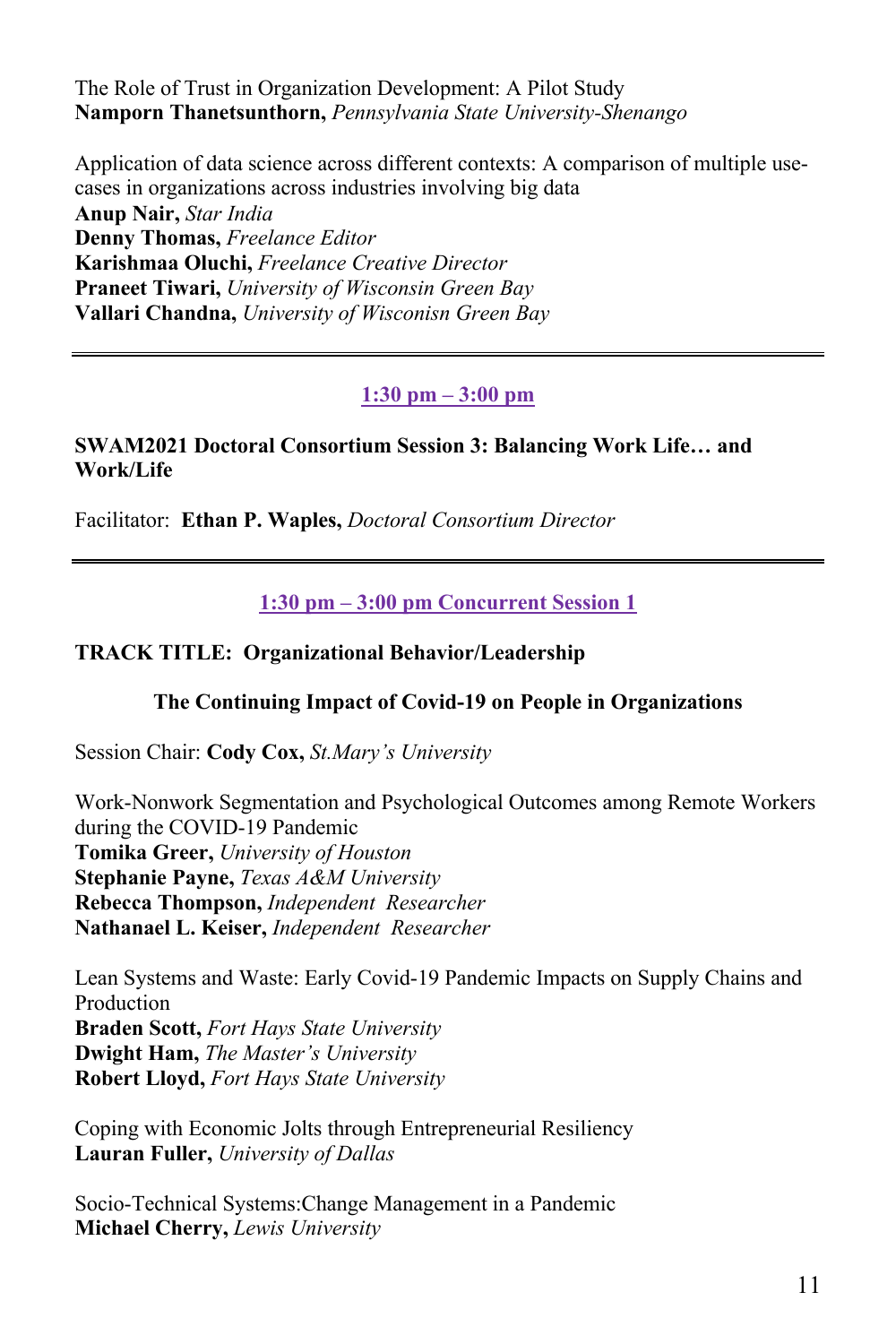# **1:30 pm – 3:00 pm Concurrent Session 2**

### **TRACK TITLE: Pedagogical Innovations/Pedagogical Research Teaching and Learning in the Classroom**

Session Chair: **Jim Katzenstein,** *California State University Dominguez Hills*

Conducting a Biographical Research Project - Interviewing a Virtuous and Selfless Contributor! **Abisola Femi-Jegede,** *Saint Mary's University*

Building Real-World Learning Experiences **Michael Conklin,** *Angelo State University*

Mind the Gap, Use an App! Engaging Student Learning with Mobile Applications **Abisola Femi-Jegede**, *Saint Mary's University* **Jennifer Schultz,** *Saint Mary's University* **Matthew Nowakowski,** *Saint Mary's University* **Maria Malayter,** *The Chicago School of Professional Psychology* **Andrea Lamoreaux,** *Creighton University* **Hui Wang,** *Nanjing Audit University*

# **1:30 pm – 3:00 pm Concurrent Session 3**

## **TRACK TITLE: Pedagogical Innovations/Pedagogical Research**

## **Teaching and Learning**

Session Chair**: Gerald Burch**, *Texas A&M University, Commerce*

Species, Organizations, and Hopeful Monsters: Integrating Organizational and Paleontological Punctuated Equilibrium Metaphors **Walter Scott Sherman,** *Texas A&M University, Corpus Christi*

Reflections of Faculty Teaching Online During Covid-19 Pandemic **Devi Akella,** *Albany State University* **Krishna Priya Rolla,** *Dr. Babasaheb Ambedkar Marathwada University* **L. Shashikumar Sharma,** *Mizoram University*

Student Engagement: An Empirical Investigation of Student Engagement throughout the First Semester **Stephen LeMay,** *University of West Florida* **John Batchelor,** *University of West Florida* **Gerald Burch,** *Texas A&M University, Commerce*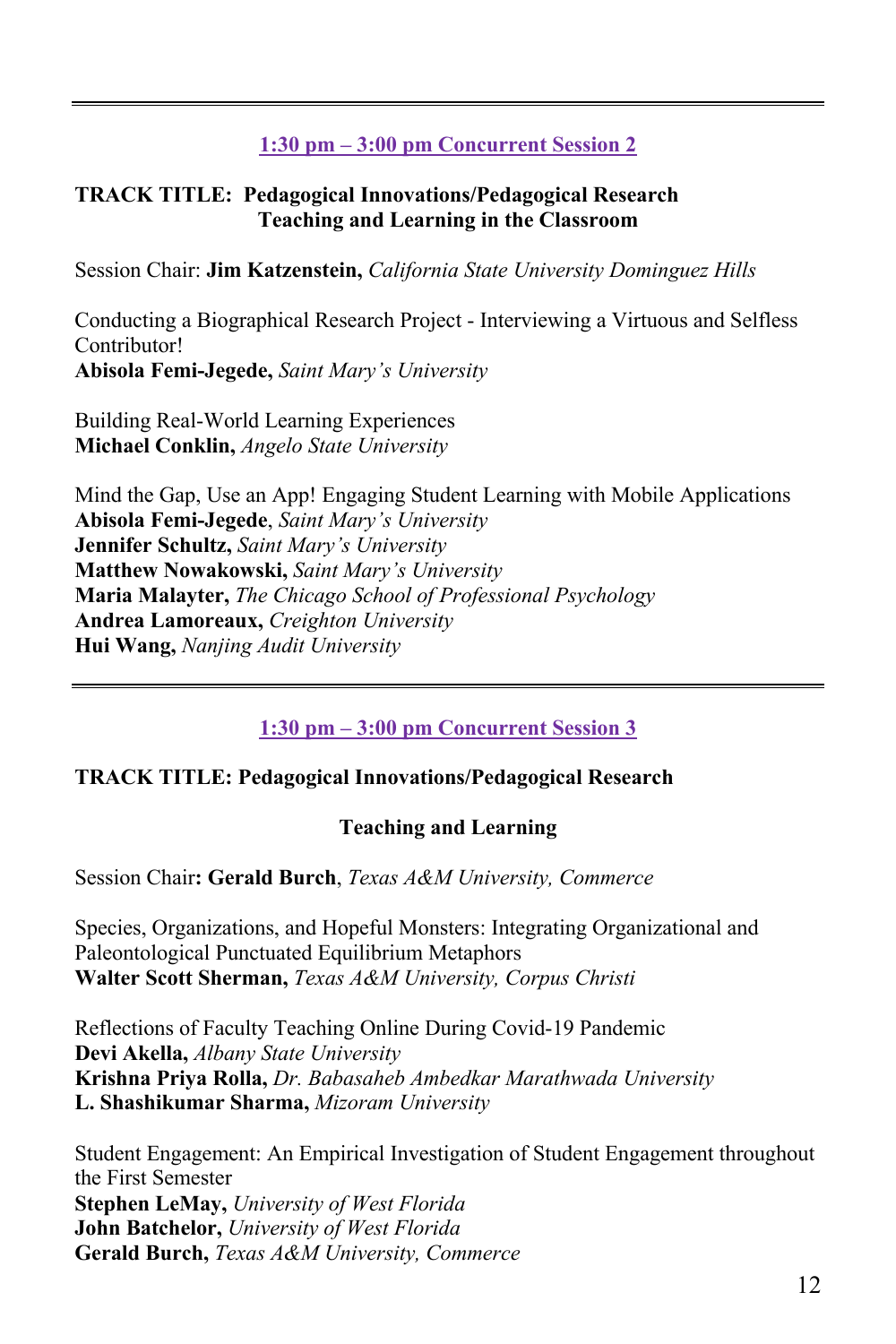The Instrumentality of Artificial Intelligence in Cultivating Public Speaking: PitchVantage Virtual Reality Pilot **April Rowsey,** *Baylor University* **Timothy Kayworth,** *Baylor University*

### **1:30 pm – 3:00 pm Concurrent Session 4**

## **TRACK TITLE: Organizational Theory/Strategic Management/ International Management**

#### **Organizational Behavior and Resilience**

Session Chair: **Stephanie Black,** *Texas A&M University, San Antonio*

Supply Chain Resilience Under A Pandemic: The Need for Revised Contingency Planning **Stephanie Black,** *Texas A&M University, San Antonio* **Daniel Glaser,** *Texas A&M University, San Antonio*

The Personal Values of the Chief Executive Officer: Implications for Organizational Survival **Skylar Rolf,** *University of Houston Clear Lake*

For profit, progress, people, or passion? A configurational approach to firm success and motivation in open source environments. **Brandon Antwiler,** *University of North Texas*

### **3:00 pm – 4:00 pm**

### **SPECIAL SESSION: PAST PRESIDENTS PANEL**

Facilitator: **Robert Epstein**, *Oklahoma Research Associates* 

Panelists **Gayle Baugh**, *University of West Florida* **Larry Garner**, *Texas A&M University – Central Texas* **Darla Domke-Damonte**, *Coastal Carolina University* **M. Suzanne Clinton**, *University of Central Oklahoma* **Stephen Horner**, *Pittsburg State University* **Janie Gregg**, *University of West Alabama* **Manjula Salimath**, *University of North Texas* **John Davis,** *Hardin-Simmons University*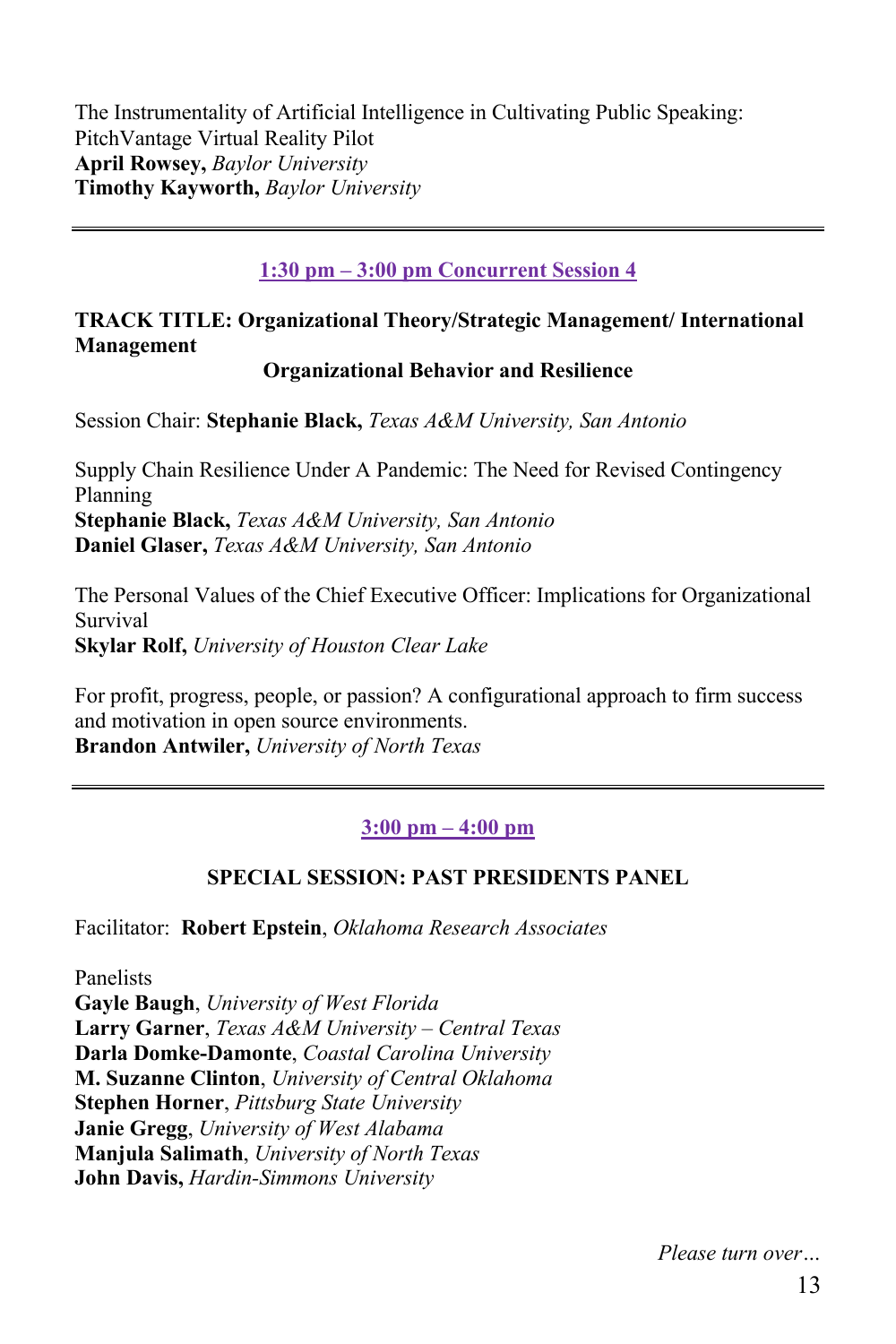## **3:30 pm – 5:00 pm**

## **SWAM2021 Doctoral Consortium Session 4: Pathways in Academia**

Facilitator: **Ethan P. Waples,** *Doctoral Consortium Director*

## **4:00 pm – 5:00 pm**

## **SWAM 2021 Conference Social**

Facilitator: **Carlos Baldo**, Colorado Mesa *University Please see attached Gather Town Instructions* 

*\*\*\*End of Day 2\*\*\**

## **SOUTHWEST ACADEMY OF MANAGEMENT (SWAM)**

**THURSDAY, MARCH 4, 2021**

**All time windows refer to Central Time**

**9:00 am – 10:30 am**

## **SPECIAL SESSION: Journal Editors Panel**

Facilitator: **Ethan P. Waples,** *University of Houston, Downtown*

Panelists:

- **Dr. Julie Palmer,** Associate Editor, Journal of Management Education *– Webster University*
- **Dr. Christine Rivers,** Associate Editor, Journal of Management Education – *University of Surrey*
- **Dr. Jeff Paul,** Co-Editor, Organization Management Journal *Oral Roberts University*
- **Dr. Robert Yawson,** Co-Editor, Organization Management Journal *Quinnipiac University*
- **Dr. Whitney Botsford Morgan,** Editorial Board, Journal of Business and Psychology – *University of Houston – Downtown*

*Please turn over…*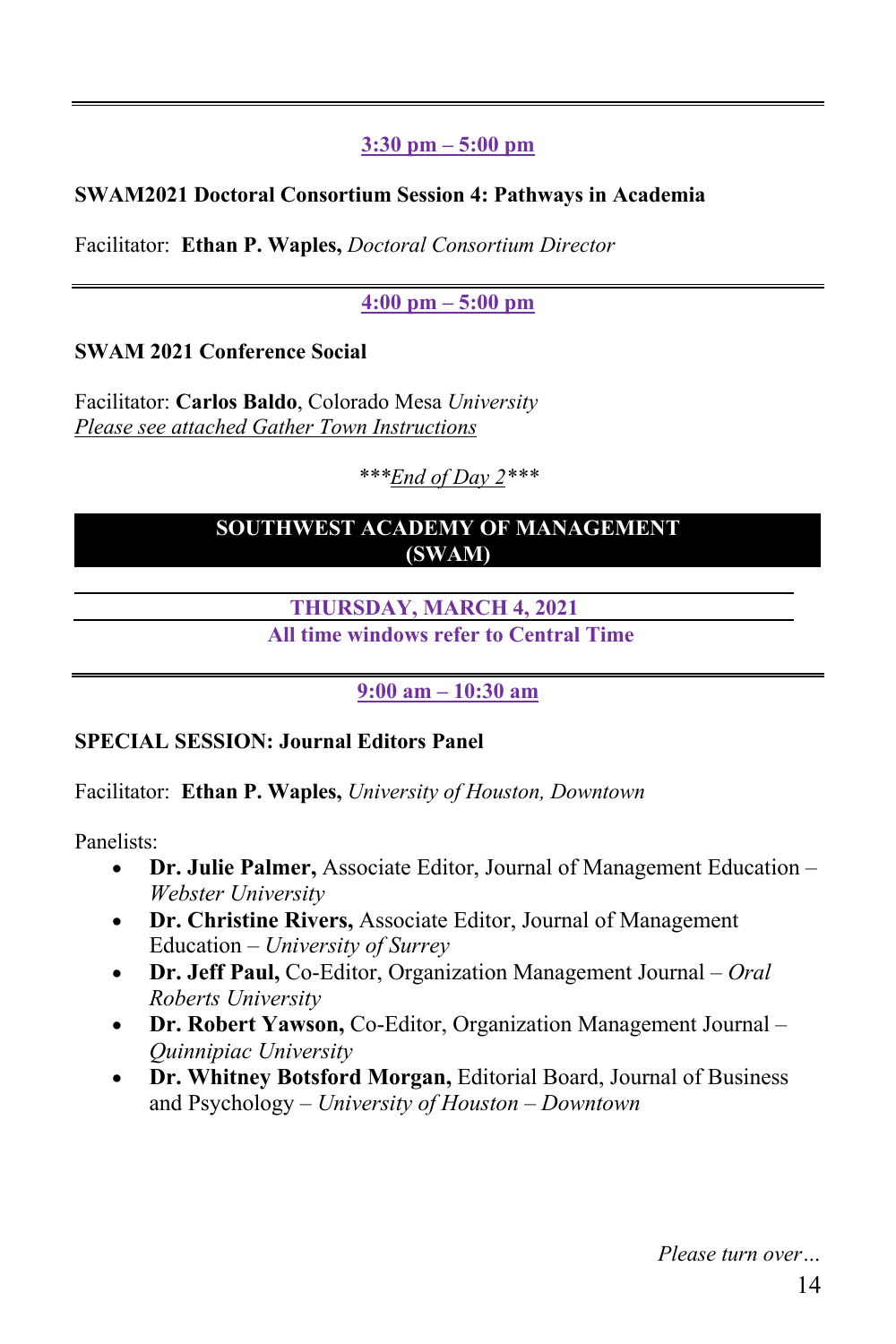## **10:30 am – 12:00 pm Concurrent Session 1**

### **TRACK TITLE: Entrepreneurship, Small Business, and Family Business**

#### **Emergent Issues**

Session Chair: **Sanjay Nadkarni**, *Emirates Academy of Hospitality Management*

Does Gender Matter in Entrepreneurship? A Multi Level Study **Shalini Bhawal,** *University of North Texas*

The Impact of Succession Planning Effectuation on Managerial Transition within the Two-Family Owned Business (2FOB) **Dwight Ham,** *The Master's University* **Robert Lloyd ,** *Fort Hayes University* **Katherine Yamamoto,** *Eastern Oregon University*

Entrepreneurial Iatrogenesis: An explorative view **Oscar Montiel,** *Universidad Autonoma de Ciudad Juarez*

**10:30 am – 12:00 pm Concurrent Session 2**

### **TRACK TITLE: Organizational Behavior/Leadersip**

### **Copying with Change and Adjusting to the New Normal**

Session Chair**: Cody Cox,** *St.Mary's University*

Times Are A-Changing: Development and Validation of Two Measures of Change Fatigue **Cody Cox,** *St.Mary University* **Emily Gallego,** *St.Mary University* **Priscilla Torres,** *St.Mary University*

An Empirical Investigation of the Relationship between Voice, Trust, and Employee Readiennss To Change **Sonia Gonzalez,** *Wayland Baptist University* **Samantha Murray,** *Wayland Baptist University* **Janet Jones,** *Wayland Baptist University*

Accepting the New Normal:Psychological Ownership as a Key to Crisis Management **Franziska Renz,** *The University of Texas at El Paso*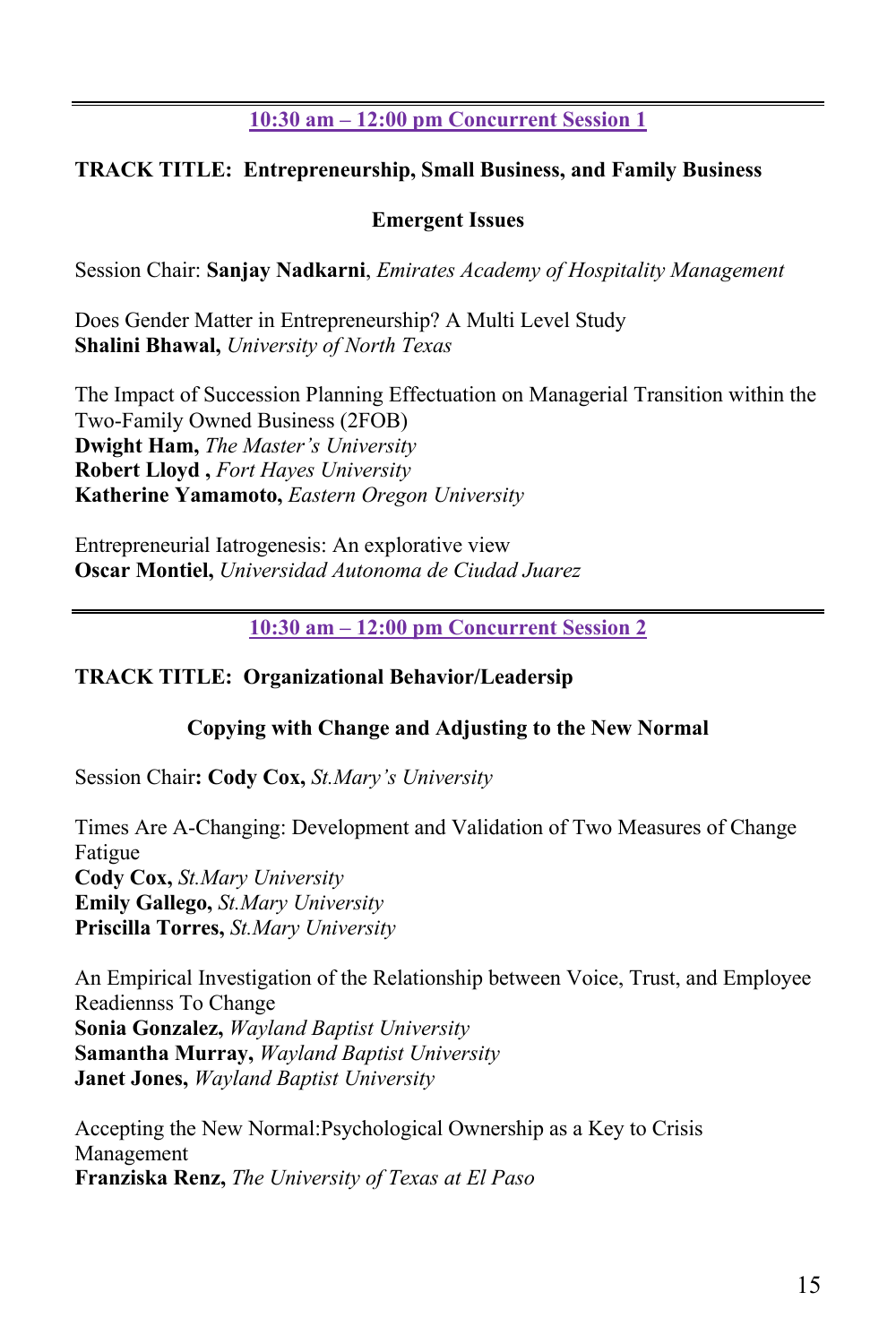## **11:00 am – 12:00 pm**

#### **TRACK TITLE: Sports, Recreation, and Tourism Management**

### **The Impacts of COVID-19 to Theme Park and Entertainment Tourism**

Panel Facilitator: **Sean Bliznik,** *University of Central Florida - Rosen College of Hospitality Management*

Panelists:

**Sean Bliznik** , *University of Central Florida - Rosen College of Hospitality Management* 

**Carissa Baker**, *University of Central Florida - Rosen College of Hospitality Management* 

**Ray Eddy,** *University of Central Florida - Rosen College of Hospitality Management* 

**Natasa Christodoulidou**, *California State University - Dominguez Hills* 

**12:00 pm – 1:30 pm Concurrent Session 1** 

### **TRACK TITLE: Entrepreneurship, Small Business, and Family Business**

### **Implications of Ethics and Values**

Session Chair: **Therese Yaeger**, *Benedictine University.* 

Vain or Villainous? How Narcissism, Machiavellianism, and Entrepreneurial Fitness Influence the Entrepreneurial Intentions of Young Adults

**Sheila Hanson,** *University of North Dakota* **Sean Valentine,** *University of North Dakota* **Patrick Schultz,** *University of North Dakota*

Change Concepts During the Leadership Transition in a Black Church: A Case Study **Lionel Sweeny,** *Benedictine University* **Peter Sorensen,** *Benedictine University* **Therese Yaeger**, *Benedictine University*

The Role of Faith-led Values on Succession Intentions in Family Businesses **Gayle Randall,** *University of Dallas*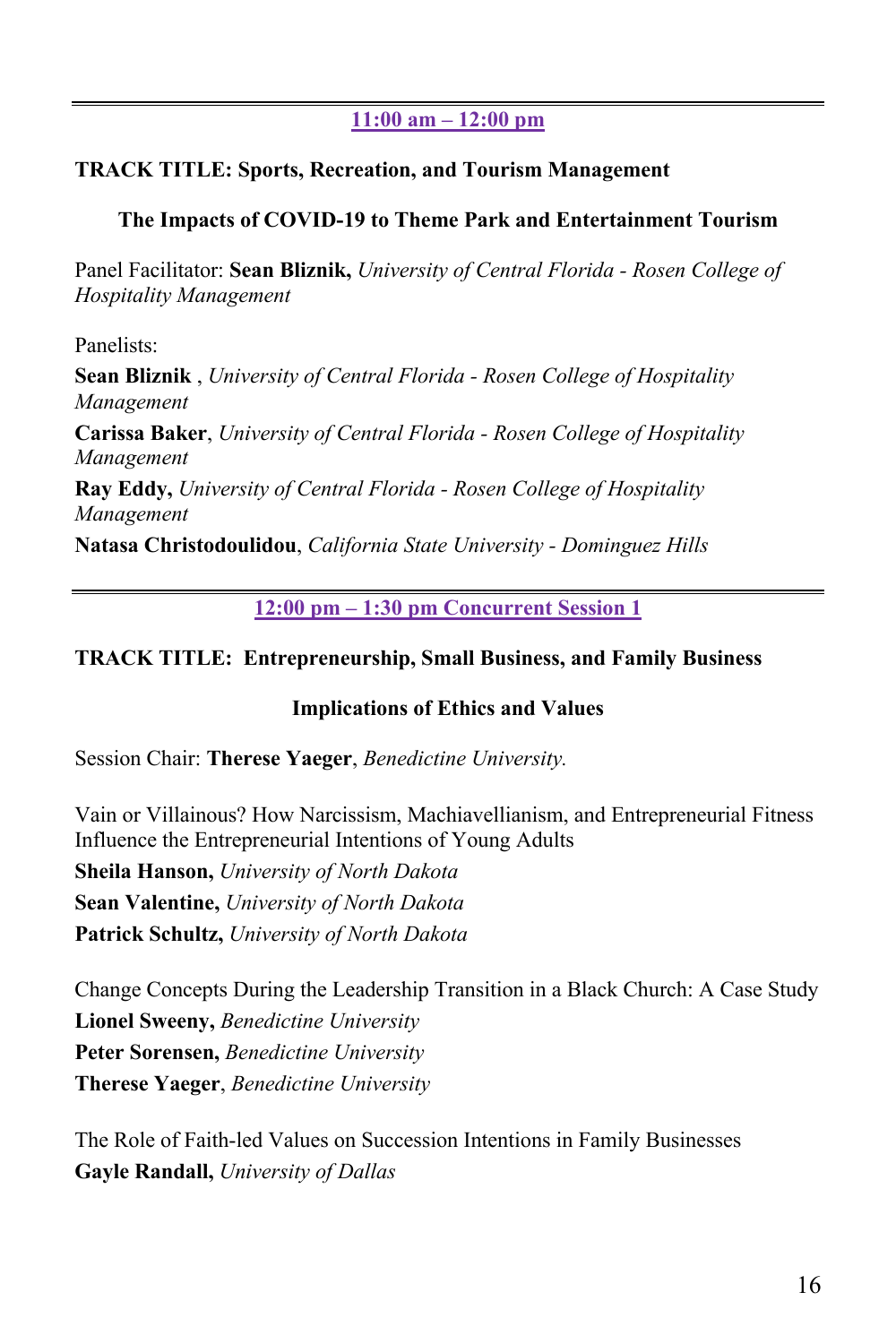## **12:00 pm – 1:30 pm Concurrent Session 2**

## **TRACK TITLE: Organizational Behavior/Leadership**

### **The Emotional Lives of Workers: New Insights and Directions**

Session Chair: **Bradley Winton,** *University of Dallas*

Staying Competitive in the New Normal: A Multi-level Conceptual Exploration of Structure and Caring in Predicting Employee Voice Behavior **April Rowsey,** *University of Dallas* **Richard Miller,** *University of Dallas* **Laura Munoz,** *University of Dallas*

Filling the Black Box Between Workplace Bullying and Negative Work Attitudes: Work Injustice as Environmental Contagion **Sean Valentine**, *University of North Dakota* **Patricia Meglich,** *University of Nebraska Omaha* **Robert Giacalone,** *John Carroll University*

Impact of Firm Transparency and Trust on Turnover Intent and Job Performance C**hris Becker,** *University of Dallas*

Listen to Your Heart: Building Job Satisfaction Through Emotional Intelligence **Bradley Winton,** *University of Dallas*

**12:00 pm – 1:30 pm Concurrent Session 3**

## **TRACK TITLE: Human Resources/Careers/Diversity**

**Engagement and Performance in the Worklace** Session Chair: **Jeff Barland**, *University of Dallas*

The Impact of Volunteerism on Employee Engagement **Jeff Barland,** *University of Dallas*

What Aspects of the Performance Review Process are Related to Employee Engagement and Satisfaction? **Linsie Higgins**, *Black Hawk Industrial* **Jennifer Kisamore**, *University of Oklahoma-Tulsa*

Evaluating Work Engagement for Generation Y and Generation Z: A Measurement Invariance Study **Greggory Keiffer,** *Houston Baptist University* **Bryn Hammack-Brown,** *Tarleton State University*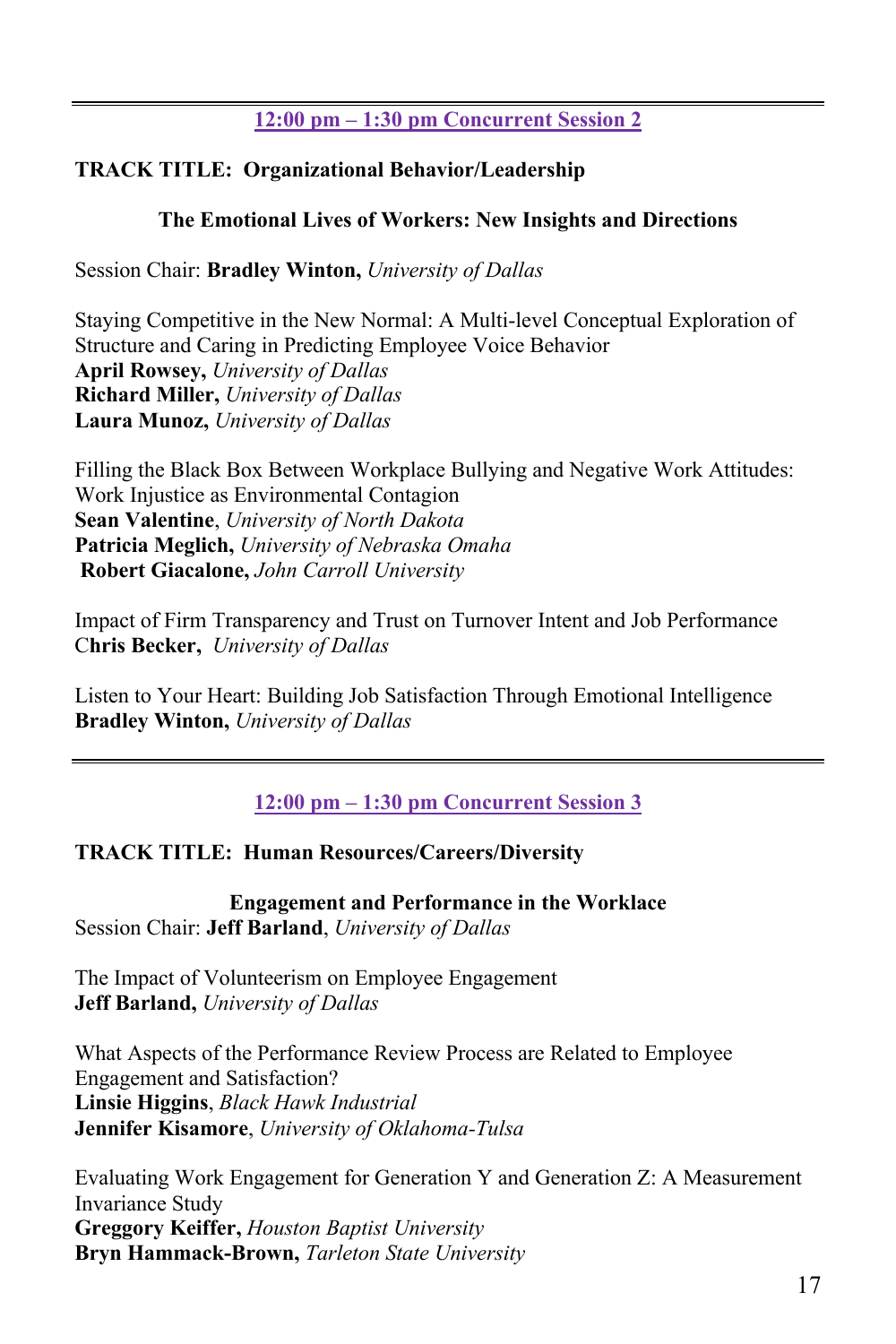The relationship between employee onboarding and turnover intentions: The mediating role of employee engagement **Ashton Motil,** *University of Oklahoma-Tulsa* **Jennifer Kisamore,** *University of Oklahoma-Tulsa*

### **12:00 pm – 1:30 pm Concurrent Session 4**

### **TRACK TITLE: Pedagogical Innovations/Pedagogical Research**

Panel Facilitator: **Karen Ford-Eickhoff**, *University of North Carolina Charlotte*

### *Designing Flexible Courses: Agility in the Face of Crisis*

Panelists:

**Karen Ford-Eickhoff**, *University of North Carolina Charlotte* **Laura Madden,** *East Carolina University* **Timothy Madden,** *East Carolina University* **Natasha Wilkins Randle,** *University of North Carolina Charlotte*

**1:30 pm – 3:00 pm Concurrent Session 1**

### **TRACK TITLE: Pedagogical Innovations/Pedagogical Research**

### **Research During Covid-19**

Session Chair: **Salem Boumediene,** *University of Illinois Springfield*

Critical Conversations for Research and Writing Collaborators **Jennifer Schultz,** *Saint Mary's University of Minnesota* **Mary Sue Love,** *Southern Illinois University Edwardsville* **Gregory K. Stephens,** *Texas Christian University*

Integrating the Assertion-Evidence Approach to Presentations in Data Science Courses

**Herbert Remidez,** *University of Dallas.* 

Literature Review of Hispanics at work **Laura Guerrero,** *Univeristy of Houston, Clear Lake* **Stephanie Black,** *University of Texas A&M San Antonio* **Donna Blancero,** *Bentley University*

Qualitative Research in a Virtual World- Lessons learned from conducting focus groups during the COVID-19 pandemic and their practical implications **Raka Sandell,** *University of Dallas*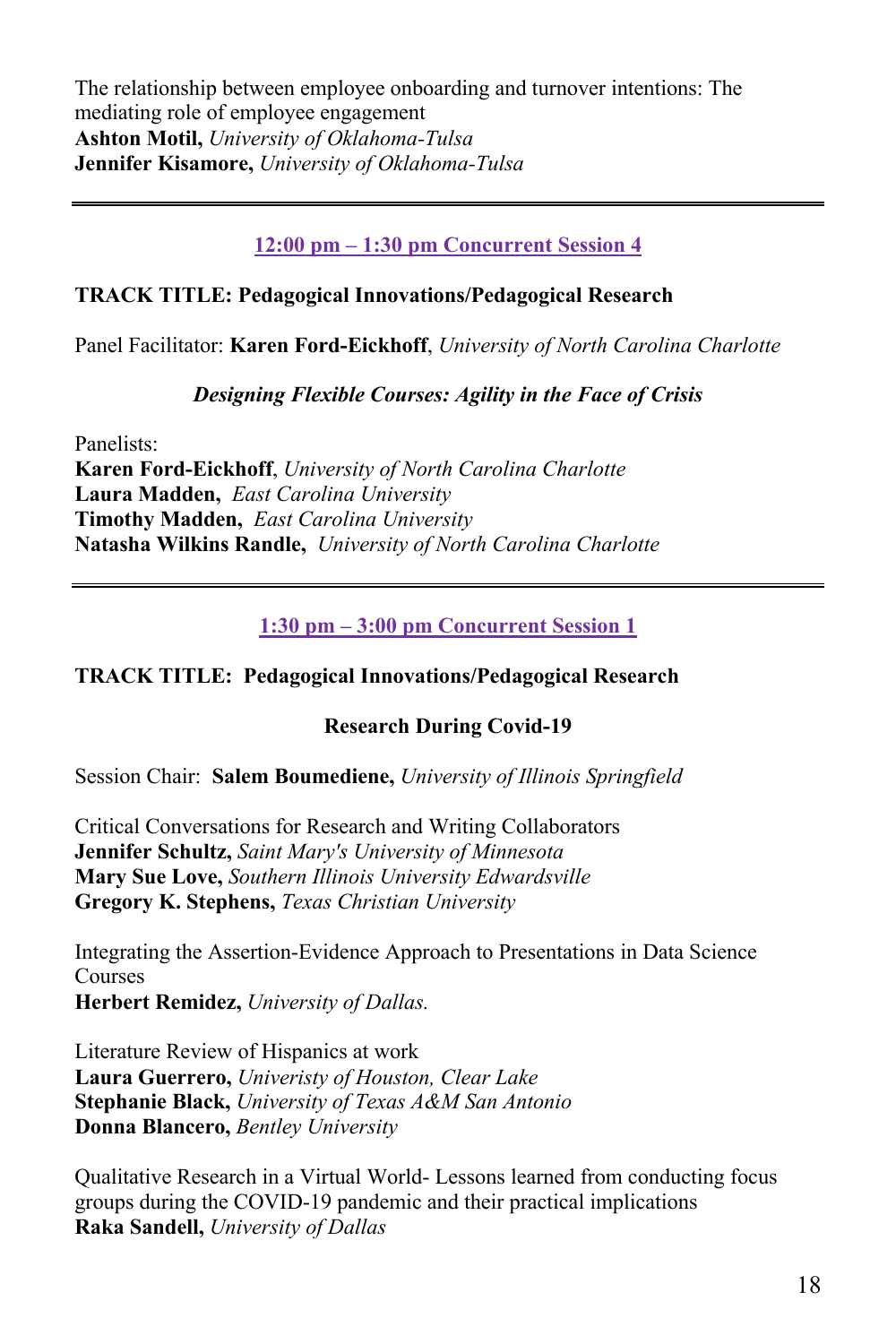# **1:30 pm – 3:00 pm Concurrent Session 2**

### **Track Title: Organizational Theory/Strategic Management/International Business**

### **Strategic Management**

Session Chair: **Brandon Antwiler,** *University of North Texas*

Towards a Framework For Internal and External Turmoil in Hypercompetitive Markets **Brandon Antwiler,** *University of North Texas*

How Do Shareholders React if CSR is mandated? Evidence from India **Nishant Kathuria,** *University of Texas at Dallas*

**1:30 pm – 3:00 pm Concurrent Session 3**

### **TRACK TITLE: Human Resources/Careers/Diversity**

#### **Emergent Issues in Human Resources**

Session Chair: **Jim Katzenstein,** *California State University Dominguez Hills*

Conflicting Mental Worldviews: Paths of Engagement **Will McWhinney,** *Fielding University* **William Brice,** *California State University Dominguez Hills* **Jim Katzenstein,** *California State University Dominguez Hills*

How Can We Help You? Top Management Team Composition and Women in Science Technology Engineering and Mathematics **Shalini Bhawal**, *University of North Texas*

The New Normal in the CoVID-19 Pandemic for Remote Workers **Sandra Blanke,** *University of Dallas* **Renita Murimi,** *University of Dallas*

The Impact of Safety Climate, HRM Practices, and Coworker Support on Employee Attitudes during a Pandemic **Sandra Degrassi,** *Texas A&M-San Antonio* **Stephanie Black,** *Texas A&M University at San Antonio* **Adrian Guardia**, *Texas A&M University-San Antonio*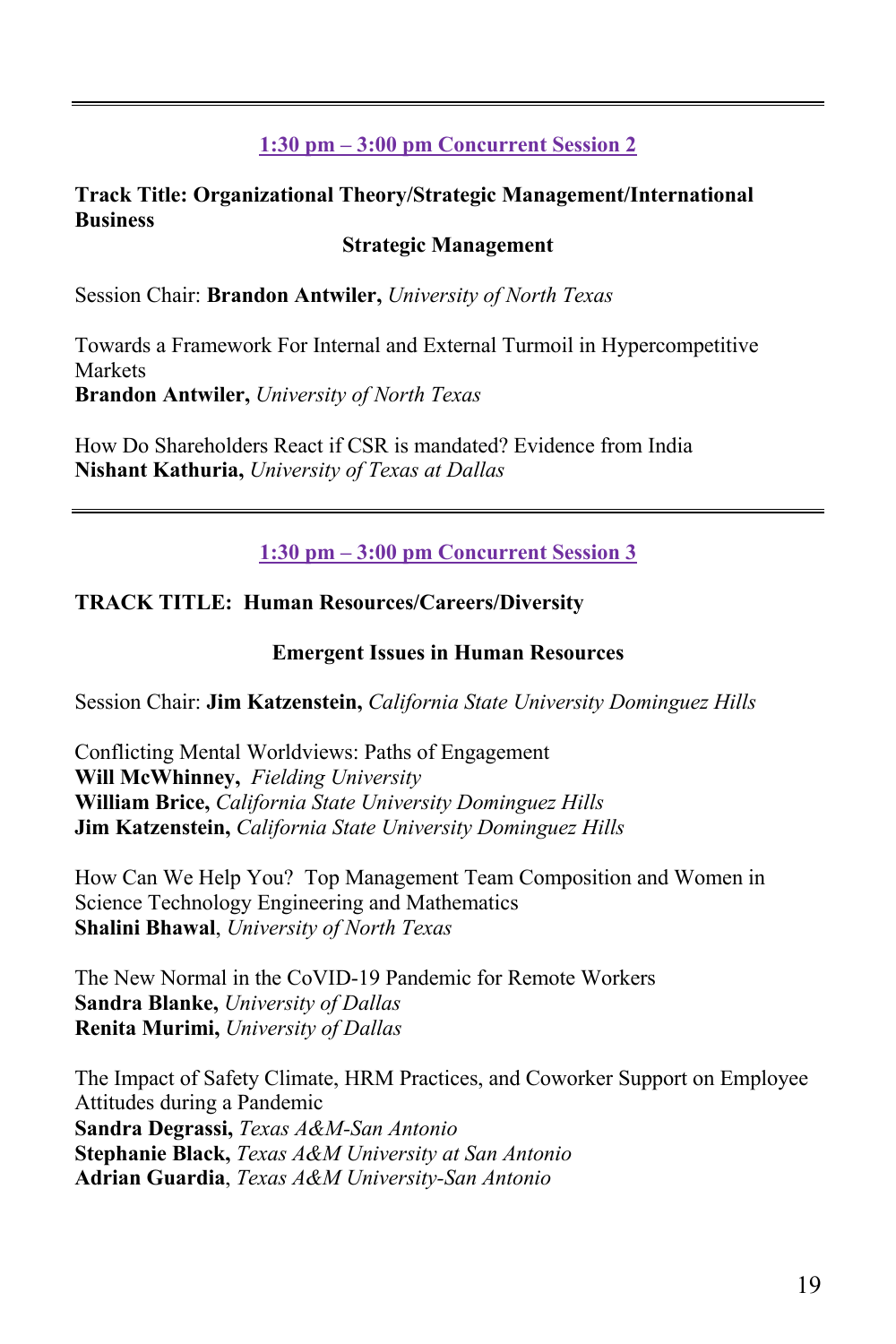# **1:30 pm – 3:00 pm Concurrent Session 4**

## **TRACK TITLE:Entrepreneurship, Small Business, and Family Business**

### **COVID-19 Management Strategies**

Session Chair: **Raka Sandell,** *University of Dallas*

Evaluation study of the effects of a managerial coaching and skills-oriented performance management program on employee attitudes post COVID-19 pandemic **Raka Sandell**, *University of Dallas* **Cara Jacocks,** *University of Dallas*

Quarentrepreneurship: How can Social Distancing Lead to Stronger Networks during a Pandemic**? Duygu Phillips,** *Oklahoma State University* **Matthew W. Rutherford,** *Oklahoma State University* **Per L. Bylund,** *Oklahoma State University* **Curt B. Moore,** *Oklahoma State University* 

"I have to survive"…Young microentrepreneurs in Mexico under Covid-19 **Oscar Javier Montiel Mendez,** *Universidad Autonoma de Ciudad Juarez* **Duncan Pelly,** *McMurry University*

## **3:00 pm – 4:00 pm**

## **TRACK TITLE: SWAM 2021 AWARD SESSION**

Presiding: **Veena P. Prabhu,** *President, SWAM 2021*

#### **Recipient of the SWAM 2021 Distinguished Paper Award** Inventor Mobility to Entrepreneurial and Established Firms: The Joint Effects of Individual and Firm-level Knowledge Attributes on Employee Mobility. **Richard Scoresby,** *Ball State University,* & **Dennis Park,** *University of Texas at Dallas.*

**Recipients of the SWAM 2021 Outstanding Educator Robert Epstein,** *University of Central Oklahoma* **Robert Lloyd,** *Fort Hays State University*

**Recipient of the SWAM 2021 Best Reviewer Award Robert Lloyd,** *Fort Hays State University*

**SWAM 2021 Leadership Team**